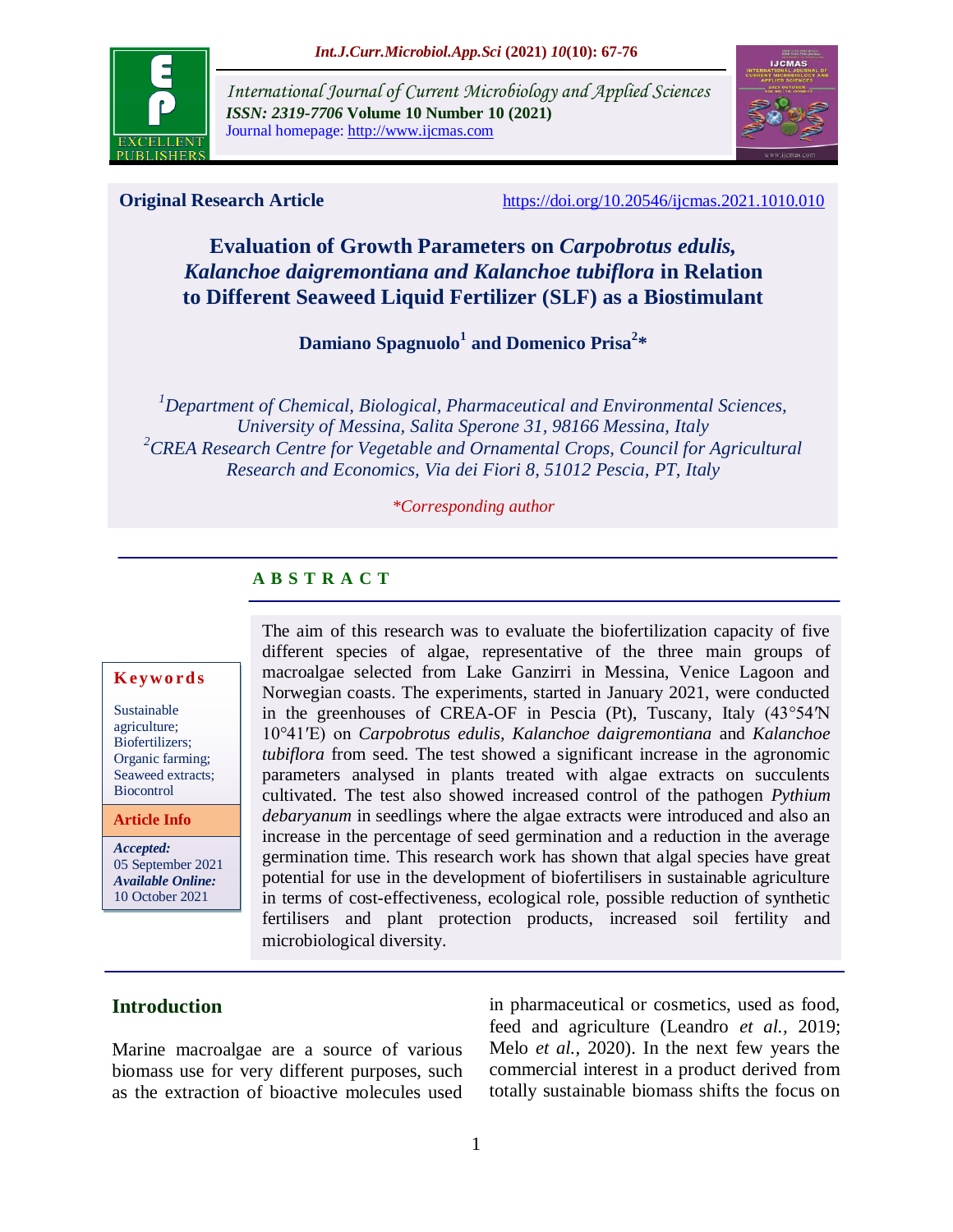some products to those of marine origin, in particular, macroalgae (Biris-Dorhoi *et al.,* 2020); where new products are tested and marketed (Costa *et al.,* 2021), especially in a biorefinery vision and zero waste focus (Zollman *et al.,* 2019).

In particular agriculture products, the majority of which are aimed at increasing the resistance of plants to adverse, in general, abiotic and biotic stress.

Algal extracts are prominent for plant growth and improved the defence from external biological agents for many reasons; the first is the presence in algae of appreciable amounts of trace elements indispensable to plant growth, such as Ca, P, Mg, Fe, Na and K (El-Said and El-Sikaily, 2013; Tuhy *et al.,* 2015); the second reason is the presence of many chemical compounds, naturally present of algae, belong to family of phytohormones (Crouch and Van Staden, 1993;Shoubaky and Salem, 2016); after all, algae have many phycocolloids that substances appreciated for various purposes, of which bio-stimulating activities for plants are also recognized (Kapoore *et al.,* 2021).

Is it important to point out that not all macroalgae have the same set of nutrients, phytohormones and phycocolloids, differentiated not only if look at large groups (brown, green and red algae) but also as regards the differences within the genus (eg *Ulva*) of which not yet the differences are well known (Ali *et al.,* 2021).

Moreover, even within the same species, the levels of nutrients and phytohormones could vary greatly depending on populations, seasonal periods and many other factors, including environmental and biotic factors (Nabil and Cosson, 1996; Khairy and El-Shafay, 2013). Also are important time and type of application, seed germination, foliar

direct spray or inside the irrigation water (Vijayakumar *et al.,* 2019). In general, extracts of marine macroalgae are biostimulants for terrestrial plants and raw extracts from seaweed could be better than refined because they restrain many different types of molecules which in refined extracts will be lost (E L Boukhari *et al.,* 2020).

In this study, we aimed to test different seaweed extracts from five different species and test 5 extracts to know which of these was important for the growth of C*arpobrotus edulis* (Figure 1)*, Kalanchoe daigremontiana, Kalanchoe tubiflora.*

The seaweed extracts used in the present study were prepared from five different species, representative of the three major macroalgal groups. For the Phaeophyceae (Brown algae) *Saccharina latissima* (A) and *Sargassum muticum* (C) were chosen, about Chlorophyta (Green algae) was chosen *Ulva ohnoi* (B) and for Rhodophyta (Red algae) *Hypnea cornuta*  (D) and *Agardhiella subulata* (E). All these macroalgae were used because of utilization of unwanted biomass, alien or invasive species and, in the case of *S*. *latissima*, production waste for human consumption.

## **Materials and Methods**

The experiments, started in January 2021, were conducted in the greenhouses of CREA-OF in Pescia (Pt), Tuscany, Italy (43°54′N 10°41′E) on *Carpobrotus edulis, kalanchoe daigremontiana* and *kalanchoe tubiflora* from seed*.* The seeds were placed in a 54 hole plateau, in potting soil for sowing (blond peat 40%, black peat 60%, silica sand 80  $\text{Im}^3$ , fertilization  $500/m^3$  NPK, pH 5.7); 60 seeds per thesis, divided into 6 replicas of 10 seeds each. The plants were watered 2 times per day, 7 days a week and grown for 6 months. The plants were irrigated with drip irrigation. The irrigation was activated by a timer whose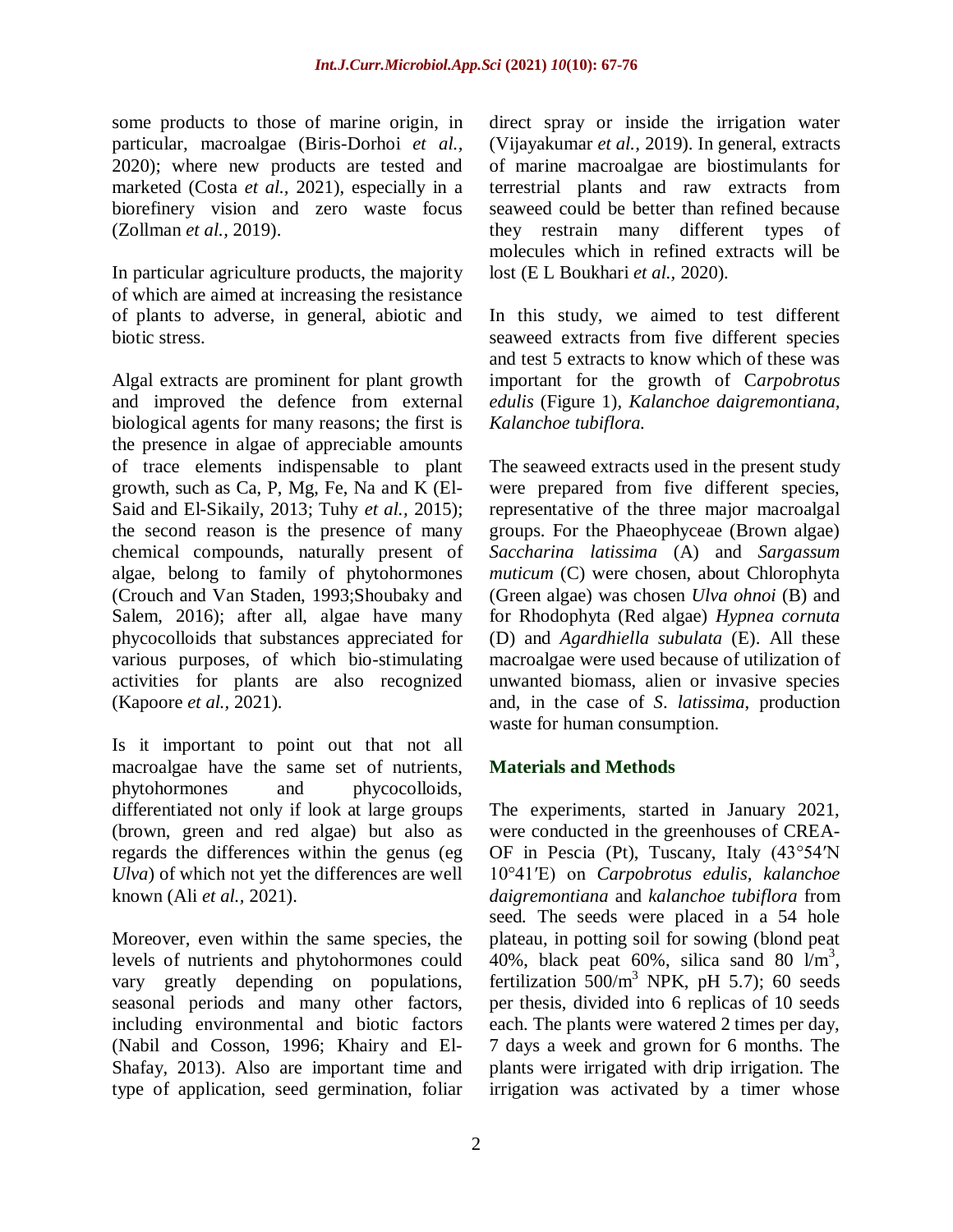program was adjusted weekly according to climatic conditions and the fraction of leaching. On June 15, 2021, seeds germination, average germination time, plants height, leaves number, vegetative and radical weight, were recorded. In addition, plant infection by *Pythium debaryanum* selected from *Solanum lycopersicum* seedlings and inoculated on succulents plants was evaluated in the experiment.

The algae were collected from different places all around Europe and for different purposes that have been mentioned above. *Saccharina latissima* from crop waste in Norway (58°17'33.3"N 6°38'58.3"E), after sampling, was quickly dring; *Sargassum muticum* from Venice lagoon (45°25'42.6" N 12°19'50.7"E) (Italy); *Ulva ohnoi*, *Hypnea cornuta* and *Agardhiella subulata* from Ganzirri lake (38°15'28" N 15°36'37" E) (Italy).

After sampling algae were brought to the laboratory and rapidly washed with fresh water to remove epiphytes and sand. The fresh alga was dried in the laboratory stove at 40°C for 48h and kept dried until extraction, preserving dryness through silica gel.

Dried macroalgae were prepared for extraction with the modified protocol from Rama, about the preparation of Liquid Seaweed Fertilizer (Rama 1990).

Five different solutions were prepared, each solution was prepared with 500 ml of distilled water and 25 g of dried seaweed (ratio 1:20 DW/V) at 80°C for 3h. The residue biomass was removed by the use of cotton cloth and the liquid solution gives, as a result, a 100% SLF (Seaweed Liquid Fertilizer), used with a different concentration on *Carpobrotus edulis*, *Kalanchoe daigremontiana, Kalanchoe tubiflora*. To preserve the fertilizer was add 1g/l of citric acid and keep at 4°C until dilution and use.

## **Results and Discussion**

The test showed a significant increase in the agronomic parameters analysed in plants treated with algae extracts on *Carpobrotus edulis*, *Kalanchoe daigremontiana* and *Kalanchoe tubiflora*. The test also showed increased control of the pathogen *Pythium debaryanum* in seedlings where the algae extracts were introduced. There was also an increase in the percentage of seed germination and a reduction in the average germination time in the theses treated with algae. In particular, the trials showed a more significant effect on vegetative and root development in the theses treated with *Hypnea cornuta* and *Agardhiella subulata* on all three succulent species in cultivation. All plants treated with the algae extracts showed a significant increase in the height and number of leaves per plant, the vegetative and root weight of the plants, a reduction in attack by the pathogen *Pythium debaryanum*, an increase in seed germination and a reduction in the average germination time.

Specifically, in (Table 1), it is shown that on *Carpobrotus edulis*, treatment (E) significantly improved the plant height with 14.35 cm, compared to 13.81 cm (D), 11.17 cm (C), 10.49 cm (B), 9.61 cm (A) and 7.92 cm of the untreated control. The use of algae extracts also significantly increased the number of leaves per plant with 6.80 (E), 6.20 (D), 5.40 (A), 5.00 (B), 4.80 (C) and 4.60 of (CTRL). It also increased the vegetative weight, 27.71 g (E), 26.94 g (D), 24.89 g (B), 24.48 g (A), 24.27 (c) and 22.94 of the untreated control and root weight 20.27g (E), 19.93 g (D), 18.43 g (C), 18.33 g (B), 17.59 g (A) and 16.83 g (CTRL) (Figure 2). The trial also showed that treatments based on algae extracts can have a biocontrol effect on the *Pythium dabaryanum* pathogen. Indeed, in theses sprayed with algae extracts, 1.00 plant was affected by Pythium in (E), 1.20 in (D),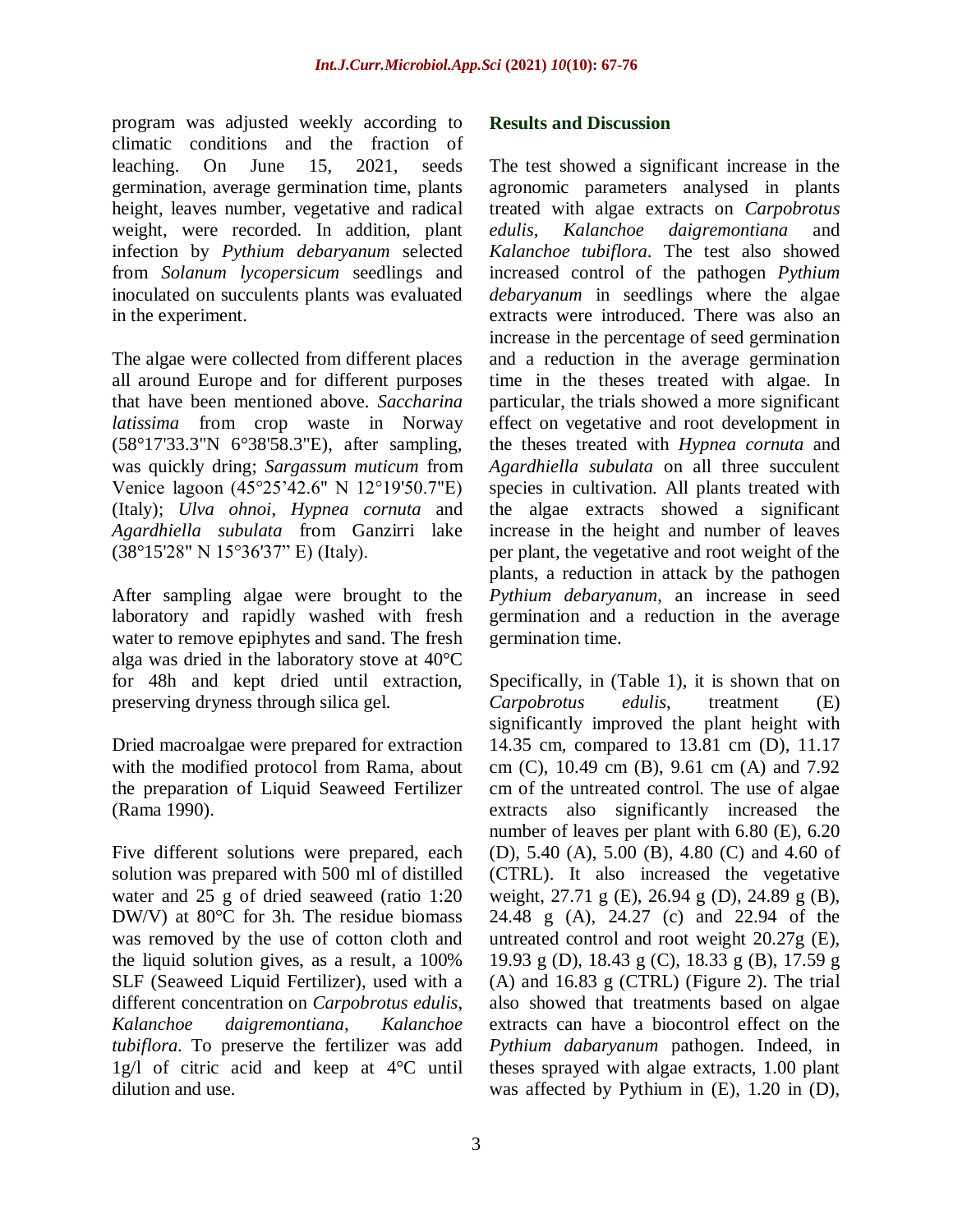1.40 in (A) and (C), 2.20 in (B), 3.40 (CTRL). In relation to seed germination, theses (E) and (D) were the best with 8.20 and 7.80 seeds germinated, followed by (B) and (C) with 6.40, (A) with 5.60 and (CTRL) with 4.40. Regarding the mean germination time, (E) and (D) were the best theses with 18.60 and 18.80 days, (C) 21.80 days, (A) 21.40 days, (B) 21.00 days and the control with 24.20 (CTRL).

In (Table 2) on *Kalanchoe daigremontiana*, it is noted that treatments (E) and (D) significantly improved the plant height with 8.86 cm and 8.67 cm respectively, followed by (B) with 7.93 cm, (A) with 7.91 cm and (C) with 7.71 cm. The control was the treatment with the lowest plant height with 7.04 cm. Regarding the number of leaves, treatments (E) and (D) were the best with 8.60 and 8.00 leaves, followed by (C) with 6.40, (A) and (B) with 6.00 and the untreated control with 5.20. The application of algae extracts also resulted in an increase in vegetative weight (Figure 3), 18.83 g (E), 17.57 g (D), 16.09 g (C),15.48 g (A), 15.04 (CTRL) and 14.92 (b) and root weight 14.55 g (E), 13.85 g (D), 12.53 g (C), 12.19 g (D), 11.45 g (A) and 10.05 g (CTRL) (Figure 4). Also on *K. daigremontiana*, it was evident that the algae extracts showed a biocontrol effect on Pythium. In particular, in all the theses treated with the extracts there was a significant reduction in the pathogen's attack compared to the control. In terms of seed germination, thesis (D) was the best with 9.00 germinated seeds, followed by (E) with 8.80, (B) and (C) with 8.40, (A) with 8.00 and (CTRL) with 7.40. Regarding the mean germination time, (E) and (D) were the best theses with  $15.30$  and  $16.40$  days,  $(A)$  and  $(C)$ 17.20 days, (B) 17.60 days and the control with 18.00 (CTRL).

On *Kalanchoe tubiflora* in (Table 3), it can be seen that treatment (E) was the best for plant height with 8.87 cm, succeeded by (D) with 8.32 cm and (A), (C) and (B) with 7.73 cm,

#### 7.64 cm and 7.58 cm respectively.

Finally, the untreated control with 7.05 cm. For the number of leaves, treatment (D) was the best with 8.60, then  $(E)$  with 8.40,  $(B)$  with 7.80, (A) and (C) with 7.40. The last one was the untreated control with 7.20. An increase in vegetative weight was also shown on *K. tubiflora* particularly in treatment (E) with 16.43 g, which was followed by (D) with 16.17 g, (C), (B) and (A) with 15.60 g, 15.42 g and 15.39 g respectively, lastly the control with 14.70 g. Treatment (E) was also the best for root weight with 14.68 g, closely followed by (D) with 14. 01 g, (C) and (B) with 13.55 g and 13.52 g respectively, (A) with 12.64 g and (CTRL) with 11.26 g. No treatment showed any significant effect on the control of *Pythium debaryanum*, while with regard to seed germination treatments (E) and (D) with 9.20 and 8.80 were the best, compared to the other plant extracts and the control. Treatment (E) was also the best in terms of average germination time with 13.20 days.

In modern years, there has been a tendency to increase efficiency in the use of synthetic fertilisers and a move back to the use of plant algae products to enhance plant quality and the ability to utilise plant nutrients (Thajuddin and Subramanian, 2005). Since the 1950s, the use of algae has been superseded by the use of commercial extracts that provide useful molecules for plants. The efficiency of algae as bio-stimulants is dependent on the content and composition of molecules that can improve plant metabolism under stressful conditions (Saadatnia and Riahi, 2009).

Some of the hormones most commonly found in algae extracts include cytokinins, auxins, gibberellins and abscisic acid, as well as other hormone-like substances (Song *et al.,* 2005).

The effects found in the use of algae in plant cultivation include: (i) increased porosity and production of adhesive substances; (ii)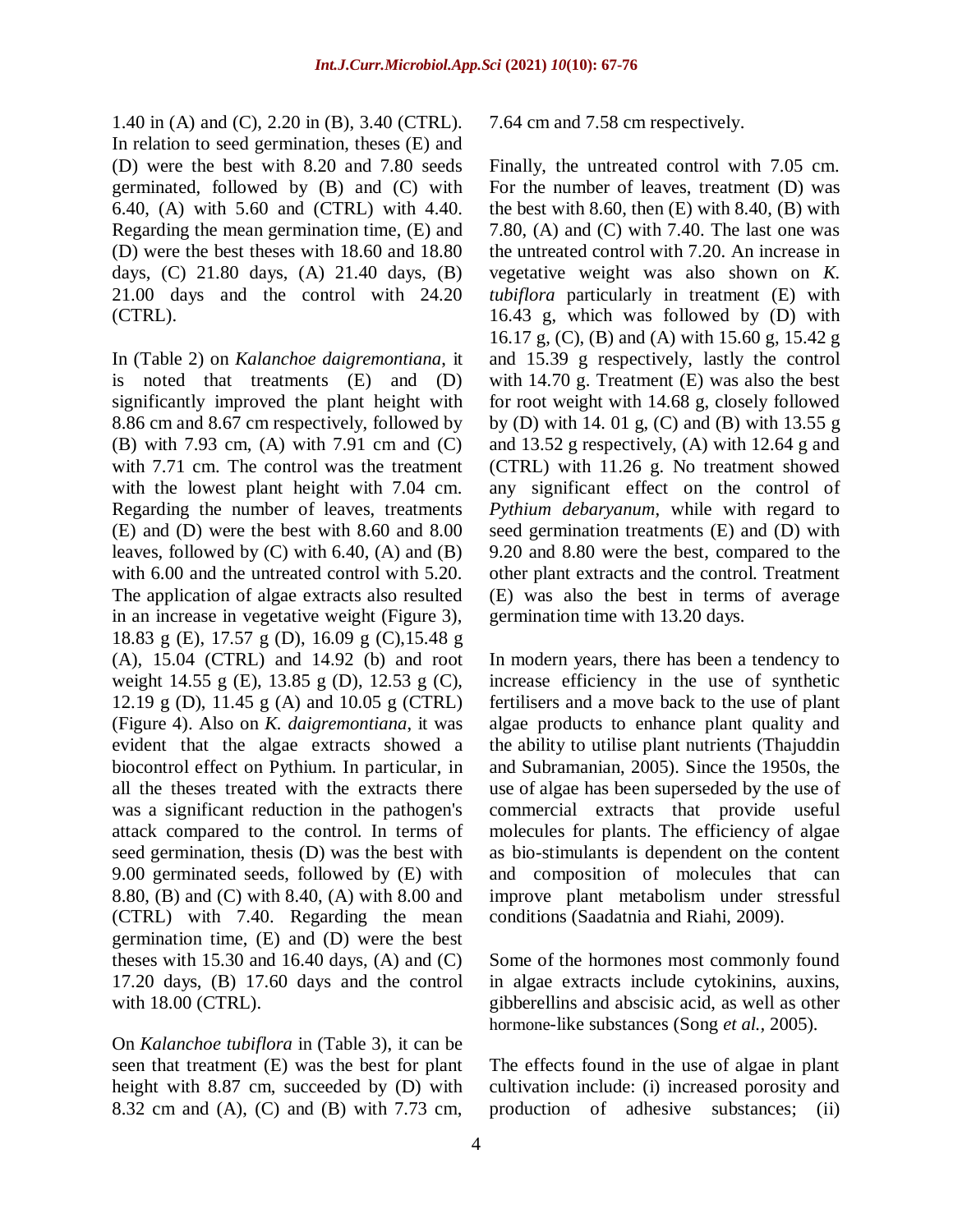excretion of substances that stimulate the production of phytohormones (auxin, gibberellin); (iii) increased water retention due to the gelatinous structure of algae; (iv) increased soil biomass as a result of the death and desiccation of algal structures; (v) reduced soil salinity; (vi) reduced weed development; and (vii) increased phosphate and organic acid content in the soil (Sahu *et al.,* 2012;

Rodriguez *et al.,* 2006; Wilson, 2006). Beneficial effects of algae inoculation in plants have been found on barley, oats, tomato, radish, cotton, sugarcane, maize, chilli and lettuce and also on ornamentals such as cacti and succulents (Saadatnia and Riahi, 2009; Liesack *et al.,* 2000; Nayak *et al.,* 2001; Prisa, 2019; Prisa, 2020).

| <b>Groups</b> | <b>PH</b> | LN            | <b>VW</b>                  | <b>RW</b> | PI            | <b>SG</b>     | <b>GT</b> |
|---------------|-----------|---------------|----------------------------|-----------|---------------|---------------|-----------|
|               | $(cm)$    | $(n^{\circ})$ | $\left( \mathbf{g}\right)$ | (g)       | $(n^{\circ})$ | $(n^{\circ})$ | (days)    |
| <b>CTRL</b>   | 7,92f     | 4,60c         | 22,94 d                    | 16,83 e   | 3,40a         | 4,40d         | 24,20a    |
| A             | 9,61e     | 5,40 b        | 24,48 c                    | 17,59 d   | 1,40c         | 5,60c         | 21,40 b   |
| B             | 10,49d    | $5,00$ bc     | 24,89 с                    | 18,33c    | 2,20 b        | 6,40 b        | 21,00 b   |
| $\mathbf C$   | 11,17c    | $4,80$ bc     | 24,27 c                    | 18,43c    | 1,40c         | 6,40 b        | 21,80 b   |
| D             | 13,81 b   | 6,20a         | 26,94 b                    | 19,93 b   | 1,20c         | 7,80 a        | 18,80c    |
| E             | 14,35a    | 6,80a         | 27,71 a                    | 20,27a    | 1,00c         | 8,20a         | 18,60c    |
| <b>ANOVA</b>  | ***       | ***           | $***$                      | ***       | ***           | ***           | ***       |

## **Table.1** Evaluation of liquid seaweed fertilizer on agronomic and pathological characters of *Carpobrotus edulis*

One-way ANOVA; n.s. – non significant; \*,\*\*,\*\*\* – significant at  $P \le 0.05$ , 0.01 and 0.001, respectively; different letters for the same element indicate significant differences according to Tukey's (HSD) multiple-range test (P = 0.05). Legend: (CTRL): control; (A): *Saccharina latissima;* (B): *Ulva ohnoi*; (C): *Sargassum muticum*; (D): *Hypnea cornuta*; (E): *Agardhiella subulata*; PH: plant height; LN: leaves number; VW: vegetative weight; RW: roots weight; PI: plants infected by *Pythium debaryanum;* SG: number of seeds germinated; GT: germination time.

## **Table.2** Evaluation of liquid seaweed fertilizer on agronomic and pathological characters of *Kalanchoe daigremontiana*

| <b>Groups</b> | <b>PH</b>         | LN            | <b>VW</b>                  | <b>RW</b> | PI            | <b>SG</b>     | <b>GT</b> |
|---------------|-------------------|---------------|----------------------------|-----------|---------------|---------------|-----------|
|               | $(cm)$            | $(n^{\circ})$ | $\left( \mathbf{g}\right)$ | (g)       | $(n^{\circ})$ | $(n^{\circ})$ | (days)    |
| <b>CTRL</b>   | 7,04c             | 5,20c         | $15,04$ de                 | $10,05$ f | 1,60a         | 7,40 d        | 18,00a    |
| A             | 7,91 b            | $6,00$ bc     | 15,48 d                    | 11,45e    | 0,40 b        | 8,00c         | 17,20a    |
| B             | 7,93 b            | $6,00$ bc     | 14,92 e                    | 12,19d    | 0,00 b        | 8,40 bc       | 17,60a    |
| $\mathbf C$   | 7,71 <sub>b</sub> | 6,40 b        | 16,09c                     | 12,53c    | 0,40 b        | 8,40 bc       | 17,20a    |
| D             | 8,67a             | 8,00a         | 17,57 b                    | 13,85 b   | 0,00 b        | 9,00a         | 16,40 b   |
| E             | 8,86 a            | 8,60a         | 18,83 a                    | 14,55a    | 0,20 b        | 8,80 ab       | 15,30 b   |
| <b>ANOVA</b>  | ***               | ***           | ***                        | ***       | ***           | ***           | $***$     |

One-way ANOVA; n.s. – non significant; \*,\*\*,\*\*\* – significant at  $P \le 0.05$ , 0.01 and 0.001, respectively; different letters for the same element indicate significant differences according to Tukey's (HSD) multiple-range test (P = 0.05). Legend: (CTRL): control; (A): *Saccharina latissima;* (B): *Ulva ohnoi*; (C): *Sargassum muticum*; (D): *Hypnea cornuta*; (E): *Agardhiella subulata*; PH: plant height; LN: leaves number; VW: vegetative weight; RW: roots weight; PI: plants infected by *Pythium debaryanum;* SG: number of seeds germinated; GT: germination time.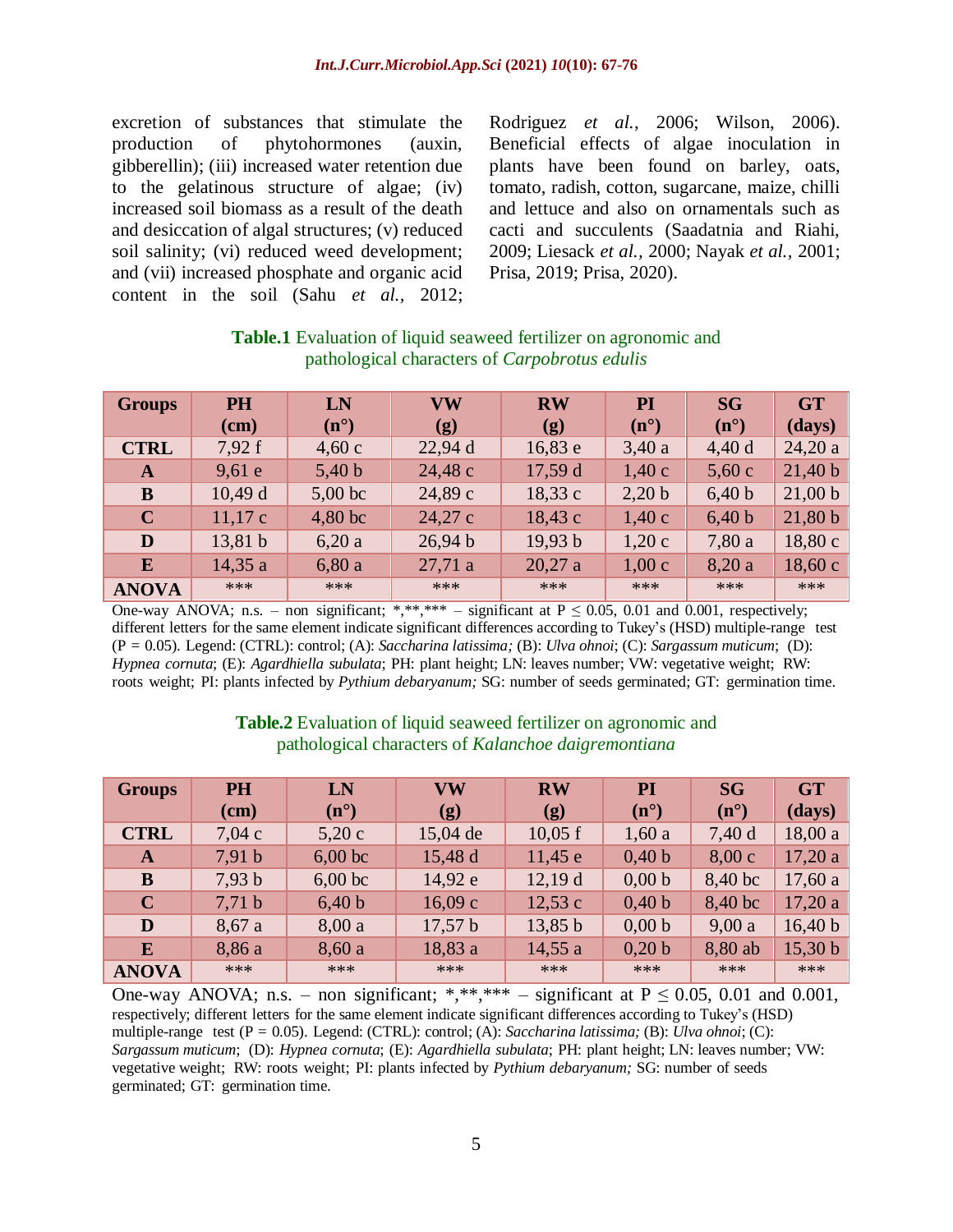#### *Int.J.Curr.Microbiol.App.Sci* **(2021)** *10***(10): 67-76**

| <b>Groups</b> | <b>PH</b> | LN            | $\mathbf{V}\mathbf{W}$      | <b>RW</b>                  | PI            | <b>SG</b>     | <b>GT</b>             |
|---------------|-----------|---------------|-----------------------------|----------------------------|---------------|---------------|-----------------------|
|               | $cm$ )    | $(n^{\circ})$ | $\left( \mathbf{g} \right)$ | $\left( \mathbf{g}\right)$ | $(n^{\circ})$ | $(n^{\circ})$ | (days)                |
| <b>CTRL</b>   | 7,05d     | 7,20c         | 14,70d                      | 11,26e                     | 0,20a         | 7,20 b        | 15,60a                |
| A             | 7,73c     | 7,40c         | 15,39c                      | 12,64 d                    | 0,00a         | 7,60 b        | 14,80 b               |
| B             | 7,58c     | 7,80 bc       | 15,42 c                     | 13,52c                     | 0,00a         | 7,20 b        | $14,20 \,\mathrm{bc}$ |
| $\mathbf C$   | 7,64c     | 7,40c         | 15,60c                      | 13,55c                     | 0,20a         | 7,60 b        | 14,00 cd              |
| D             | 8,32 b    | 8,60a         | 16,17 b                     | 14,01 b                    | 0,20a         | 8,80 a        | 13,40 de              |
| E             | 8,87 a    | 8,40 ab       | 16,43a                      | 14,68 a                    | 0,20a         | 9,20a         | 13,20e                |
| <b>ANOVA</b>  | ***       | $***$         | ***                         | ***                        | ns            | ***           | $***$                 |

## **Table.3** Evaluation of liquid seaweed fertilizer on agronomic and pathological characters of *Kalanchoe tubiflora*

One-way ANOVA; n.s. – non significant; \*,\*\*,\*\*\* – significant at  $P \le 0.05$ , 0.01 and 0.001, respectively; different letters for the same element indicate significant differences according to Tukey's (HSD) multiple-range test (P = 0.05). Legend: (CTRL): control; (A): *Saccharina latissima;* (B): *Ulva ohnoi*; (C): *Sargassum muticum*; (D): *Hypnea cornuta*; (E): *Agardhiella subulata*; PH: plant height; LN: leaves number; VW: vegetative weight; RW: roots weight; PI: plants infected by *Pythium debaryanum;* SG: number of seeds germinated; GT: germination time.

## **Fig.1** Detail of germination plateaus and germinated *Carpobrotus edulis* seedlings in nurseries at CREA-OF in Pescia

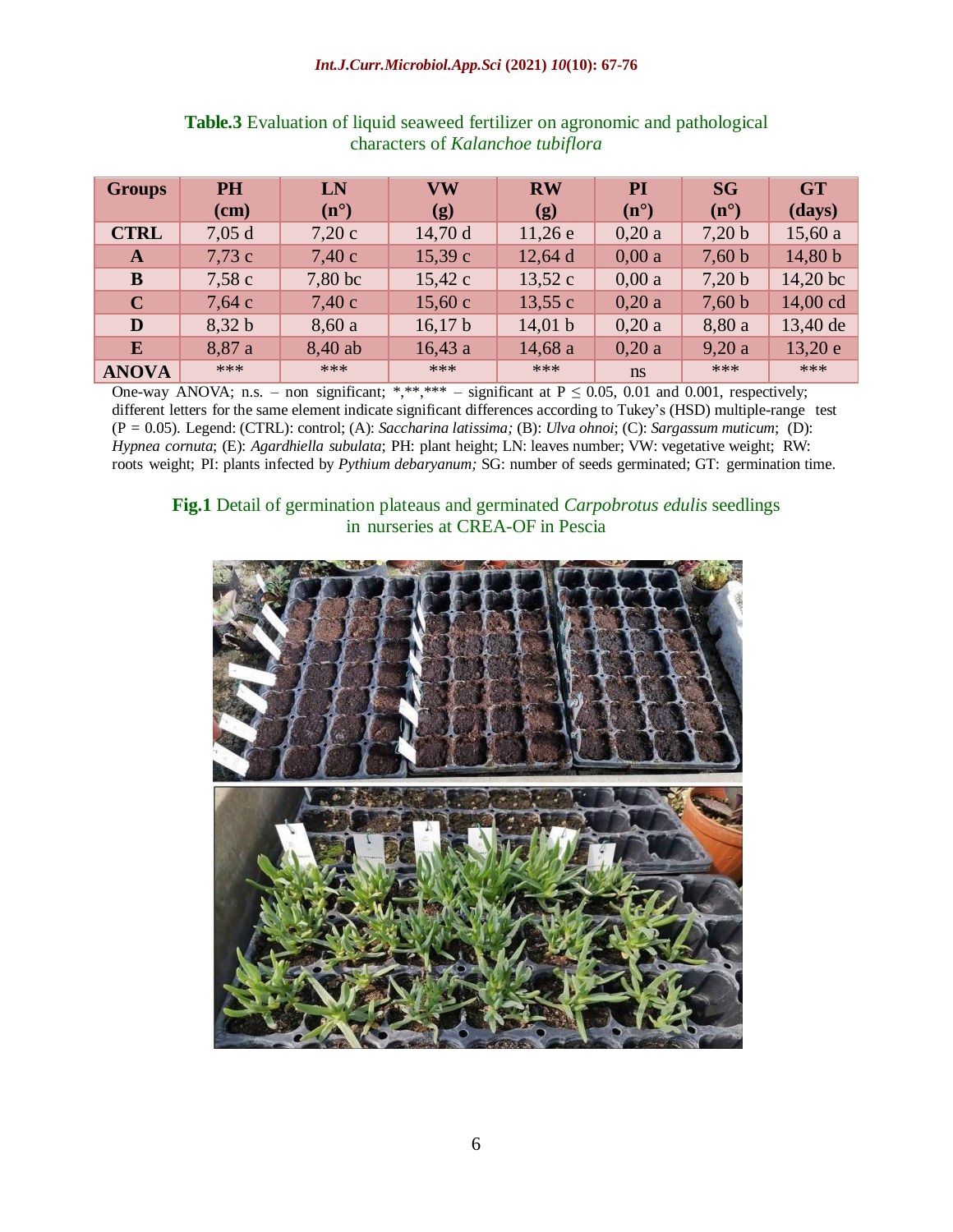**Fig.2** Effect on vegetative and roots biomass of *Carpobrotus edulis* by *Hypnea cornuta* (D) and *Agardhiella subulata* (E) compared to the untreated control (CTRL)



**Fig.3** Effect on vegetative and roots biomass of *kalanchoe tubiflora* by *Hypnea cornuta* (D) and *Agardhiella subulata* (E) compared to the untreated control (CTRL)

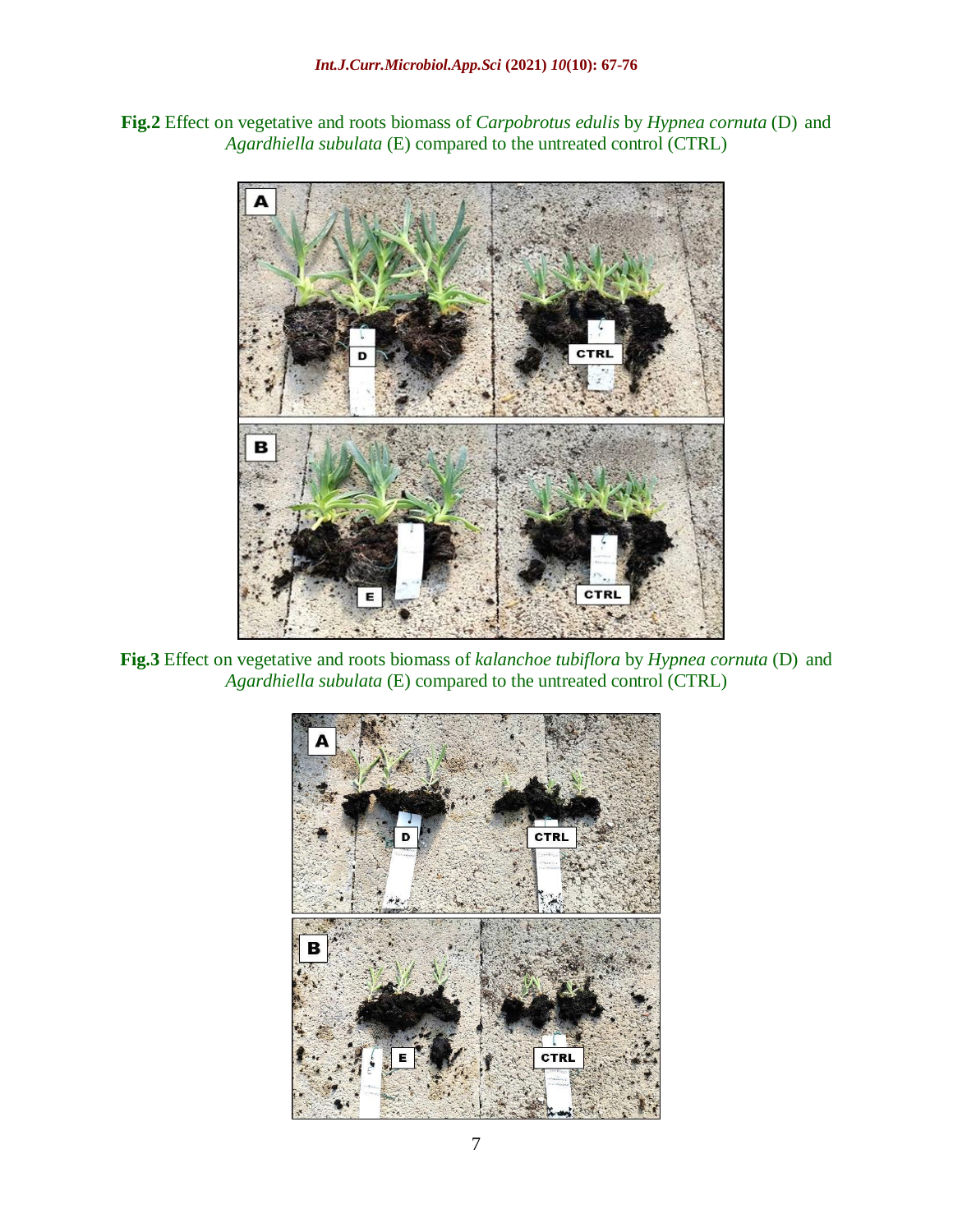**Fig.4** Effect on vegetative and roots biomass of *Kalanchoe daigremontiana* by *Hypnea cornuta*  (D) and *Agardhiella subulata* (E) compared to the untreated control (CTRL)



In this experiment on *Carpobrotus edulis*, *Kalanchoe daigremontiana* and *Kalanchoe tubiflora*, the ability of selected algae extracts from Lake Ganzirri (ME), Venice Lagoon and Norwagian coasts, to significantly improve and increase plant quality, increase vegetative and root biomass, control pathogens such as *Pythium debaryanum* and improve seed germination is confirmed. Among all five algal extracts, two red algae present in Lake Ganzirri, proved effective in all measurements: *Hypnea cornuta* but, most of all, *Agardhiella subulata*.

Effects that can certainly be related to an increase in nutritional status due to increased nutrient uptake and the structural capabilities of the algae to provide greater water retention. The increased control of seedling pathogens can certainly be related to the structural and metabolic component of the algae that inhibits

the development of fungi and bacteria (Rao and Burns, 1991).

Another aspect that should not be underestimated could be the possible modification of the microbial balance in the soil following the inoculation of blue-green algae or other types of algae (Ibrahim *et al.,*  1971; Acea *et al.,* 2001). Some studies have shown that algae inoculation can lead to an increase of up to eight times in microbial communities. The results suggest a carbon and energy surplus due to algae polysaccharides as one of the reasons behind the increase in heterotrophic microbial populations (Rogers and Burns, 1994; Anderson and Gray, 1991).

This research work has shown that algal species have great potential for use in the development of biofertilizers in sustainable agriculture in terms of cost-effectiveness,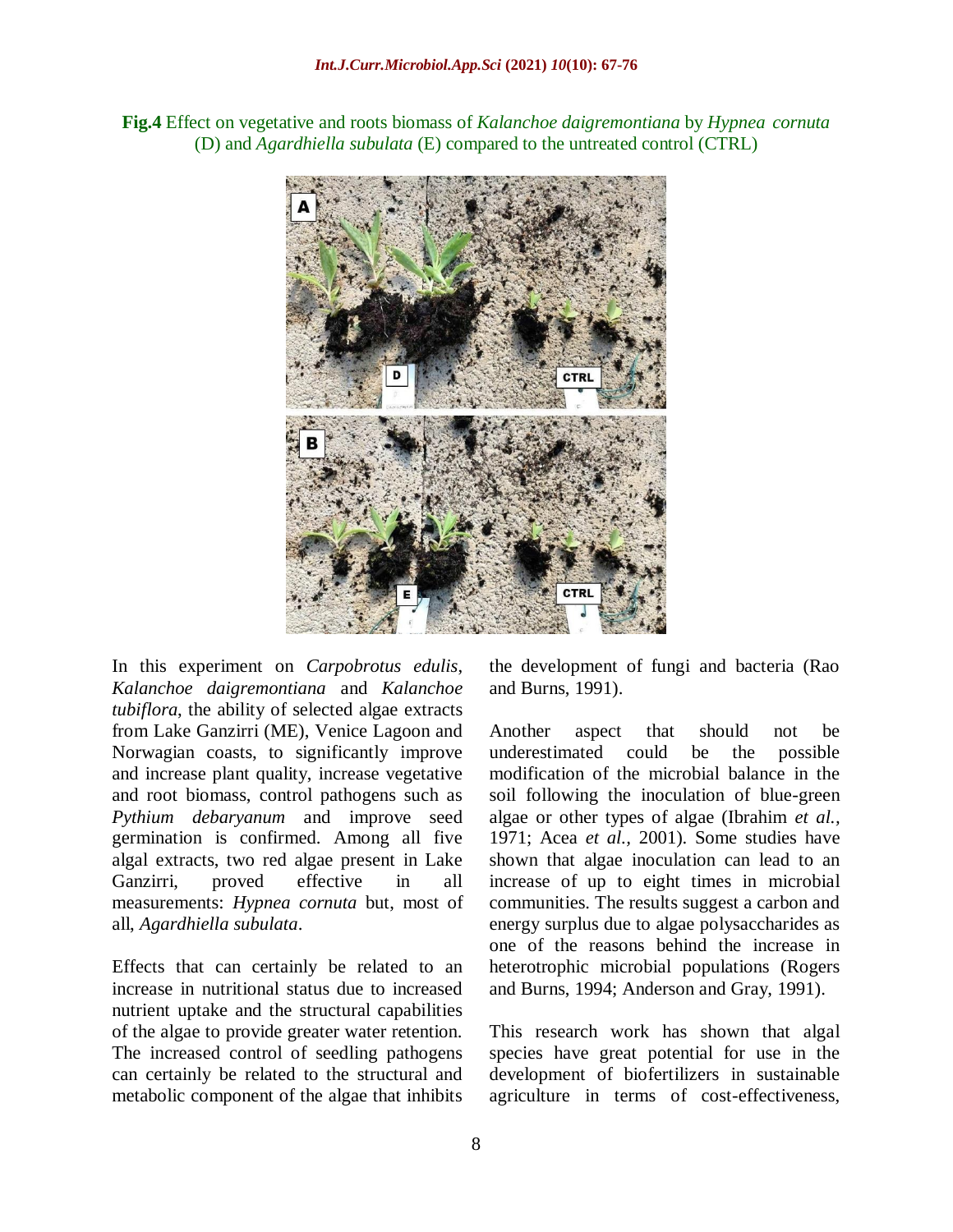ecological role, possible reduction of synthetic fertilisers and plant protection products, increased soil fertility and microbiological diversity.

In particular, this trial is of particular interest for the selection of new algal products that can be used as plant biofertilizers to improve growth and reduce biotic and abiotic stresses in plants. in particular, were tested five different extracts and, as not expected result, *Agardhiella subulata* extract was the most effective biostimulant for all three plant tested at the expense of brown algae, with normally greater biostimulating capacities and green algae that produce flourishing biomass.

Further experiments will be carried out to evaluate the selection capabilities of new algal extracts detected in the Ganzirri Lake of Messina (Italy) in order to better understand the biostimulation potential and the possible reduction of water and salt stresses of plants grown in pots.

## **Acknowledgments**

The research is part of the project "Micronaturale": innovative techniques with low environmental impact for the cultivation and protection of plants.

## **References**

- Acea, M J., Diz, N. and Prieto-Fernández, A. (2001). Microbial populations in heated soils inoculated with cyanobacteria, Biol. Fert. Soils. 33:118-125.
- Ali, O., Ramsubhag, A. and Jayaraman, J. (2021). Biostimulant Properties of Seaweed Extracts in Plants: Implications towards Sustainable Crop Production. Plants. 10:531.
- Anderson, T H. and Gray, T R G. (1991). The influence of soil organic carbon on microbial growth and survival, in: W.S. Wilson (Ed.), Advances in Soil Organic Matter Research: The Impact on Agriculture and the Environment, Royal Society of

Chemistry, Cambridge. 253-266.

- Biris-Dorhoi, E S., Michiu, D., Pop, C R., Rotar, A M., Tofana, M., Pop, O L. and Socaci, S A. (2020). Macroalgae—A Sustainable Source of Chemical Compounds with Biological Activities. Nutrients. 12:3085.
- Costa, M., Cardoso, C., Afonso, C., Bandarra, N M. and Prates, J A M. (2021). Current knowledge and future perspectives of the use of seaweeds for livestock production and meat quality: a systematic review. Journal of Animal Physiology and Animal Nutrition.
- Crouch, I J. and Van Staden, J. (1993). Commercial Seaweed Products as Biostimulants in Horticulture. Journal of Home & Consumer Horticulture. 1:19–76.
- E L Boukhari, M E M., Barakate, M., Bouhia, Y. and Lyamlouli, K. (2020). Trends in Seaweed Extract Based Biostimulants: Manufacturing Process and Beneficial Effect on Soil-Plant Systems. Plants. 9:359.
- El-Said, G F. and El-Sikaily, A. (2013). Chemical composition of some seaweed from Mediterranean Sea coast, Egypt. Environ Monit Assess. 185:6089–6099.
- Ibrahim, A N., Kamel, M., El-sherbeny, M. (1971). Effect of inoculation of alga *Tolypothrix tenuis* on the yield of rice and soil nitrogen balance, Agrokem.Talajtan. 20:389-400.
- Kapoore, R V., Wood, E E. and Llewellyn, C A. (2021). Algae biostimulants: A critical look at microalgal biostimulants for sustainable agricultural practices. Biotechnology Advances. 49:107754.
- Khairy, H M. and El-Shafay, S M. (2013). Seasonal variations in the biochemical composition of some common seaweed species from the coast of Abu Qir Bay, Alexandria, Egypt. Oceanologia. 55:435–52.
- Leandro, A. Pereira L. and Gonçalves, A M M. (2019). Diverse Applications of Marine Macroalgae. Marine Drugs. 18:17.
- Liesack, W., Schnell, S. and Revsbech, N P. (2000). Microbiology of flooded rice paddies, FEMS Microbiol. Rev. 24:625-645.
- Melo, P., Abreu, C., Bahcevandziev, K., Araujo, G. and Pereira, L. (2020). Biostimulant Effect of Marine Macroalgae Bioextract on Pepper Grown in Greenhouse. Applied